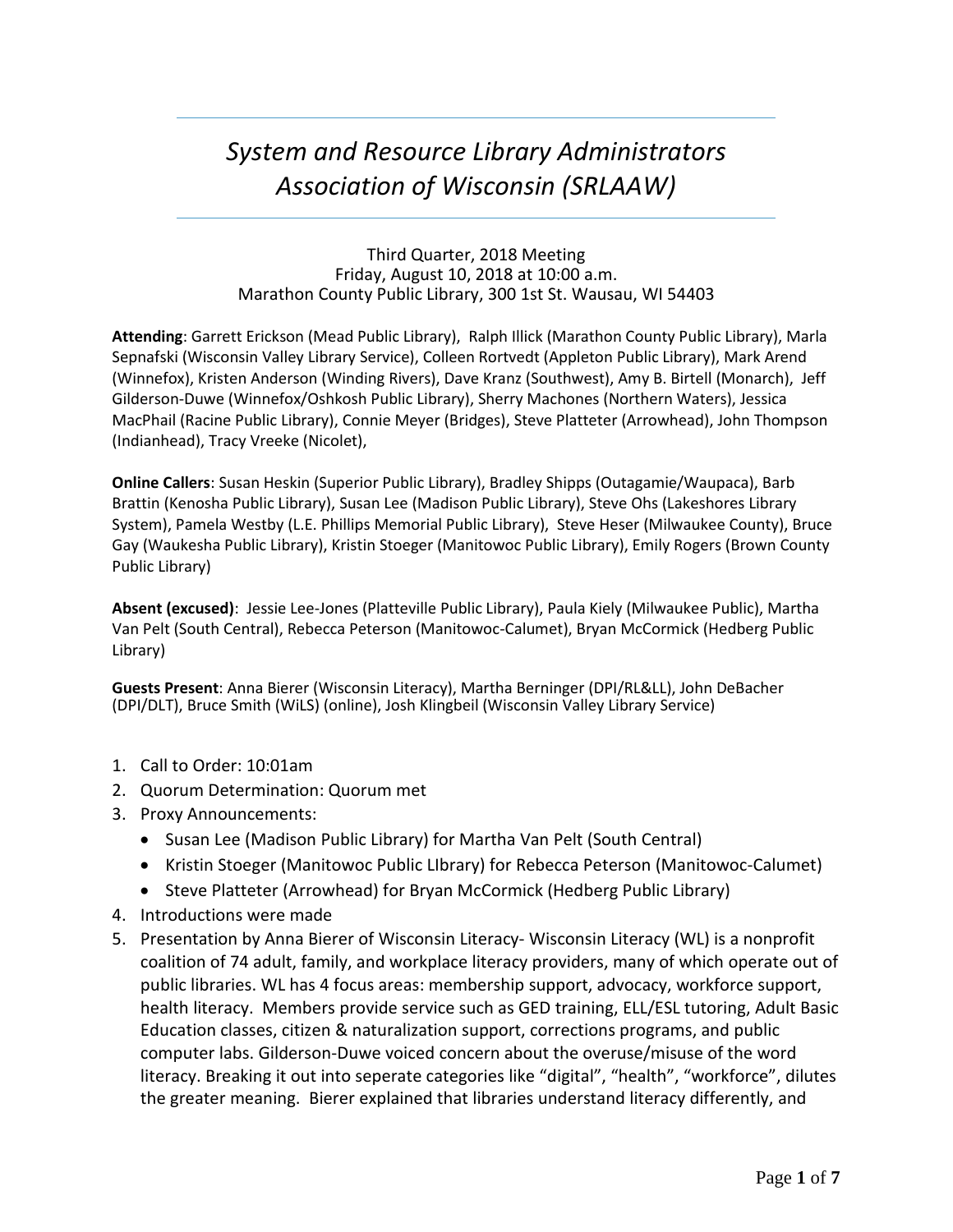that one term for all is too broad for some partners, i.e. employers. It is broken into categories to best be used as advocacy tools. Bierer defined literacy as the ability to understand the information beig given to you. Bierer said ALA has a webinar available on the Adult Literacy through Libraries (ALL) initiative. Birtell mentioned that Monarch has a literacy program in partnership with the county jail program. Information was distributed in regard to a partnership opportunity called *Health Online: Finding Information you can trust.* Rortvedt asked if this workshop opportunity would be better in partnership with community clinics as this is when and where people are often looking for online health information. Bierer said she was not sure this was possible as it is a grant for one-time workshops from the National Network of Libraries of Medicine. For this and additional partnership opportunities, contact anna@wisconsinliteracy.org. DeBacher mentioned that he ofter works with Wisconsin Literacy on grant funding, and that the National Network of Libraries of Medicine contacted him with information about both online and in-person training toward Consumer Health Information Specialization (CHIS) from the Medical Library Association. More information can be found in the current DPI report to SRLAAW.

- 6. Meeting Agenda approved **(\*Birtell/Rortvedt)**
- 7. Minutes: Q2 2018 approved **(Platteter/Sepnafski)**

Illick introduced a short break for a special occasion….Connie Meyer's birthday!! We sang happy birthday and helped ourselves to gorgeous cupcakes provide by a local bakery. Thanks to Wausau for a gracious and delicious celebration!



8. Treasurer's Report

Anderson reported a balance of \$1429.47 and noted that after reimbursement for National Legislative Days, a balance of \$229.47 will remain.

## Treasurer's report approved **(Thompson/Illick)**.

Anderson brought up that at the Q2 SRLAAW meeting we discussed increasing the member dues. Anderson reiterated that SRLAAW spends more on Library Legislative Day than we collect in dues each year; suggests an increase from \$50 to \$100. An increase to \$100 would allow a \$1500 reimbursement for National Legislative Day (NDL). It is our biggest expense. Other than NDL, SRLAAW spent \$1000 in 2011 for WPLC and \$453 in 2012 for meeting rooms. According to Anderson, this year's NLD had an actual cost of \$1900 and was reimbursed in the agreed upon amount of \$1200. Motion by MacPhail/Rortvedt to accept the proposal of \$100 for dues with a \$1500 reimbursement for NDL. Discussion followed. Gilderson-Duwe asked if this was enough. Rortvedt suggested Resource libraries contribute at \$25. Illick suggested \$100. Gilderson-Duwe, Rortvedt, MacPhail, and Illick all said this was possible. Thompson pointed out that not everyone has always paid the dues and it is not a mandatory payment. No protocol is in place for nonpayment. Machones mentioned that NLD reimbursement was a separate agenda item on the amended agenda sent out. Revised motion approved to increase membership dues for systems to \$100 and charge resource libraries membership fees of \$100 **(MacPhail/Rortvedt)**. Ohs abstained. Motion **(Gilderson-Duwe/Birtell)** to reimburse National Legislative Day in an amount up to \$2000 based on actual expenses. Motion passed.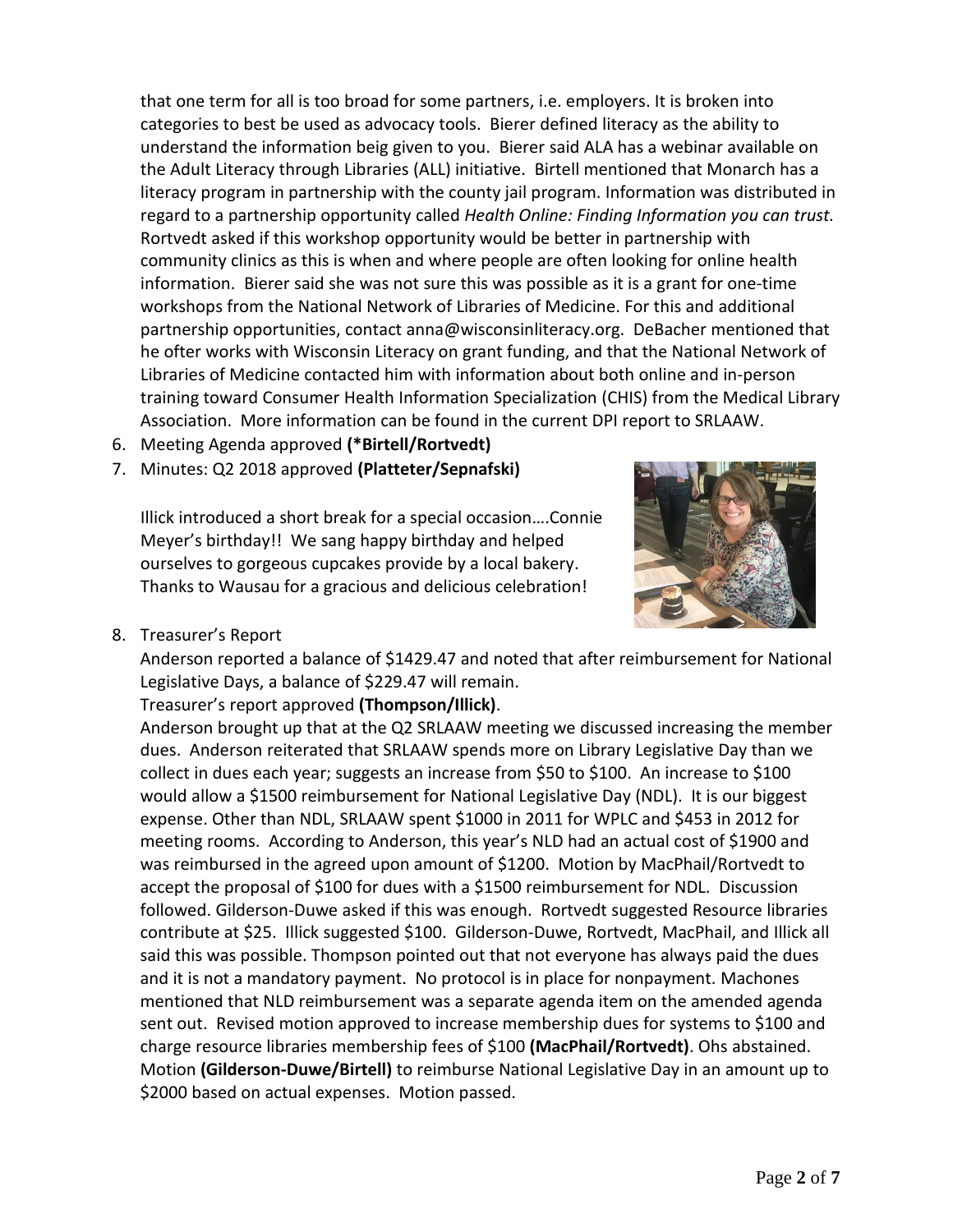### 9. LD&L Report

Meyer reported that LD&L has met with Dr. Evers, and is working with DPI on the next biennial budget. The prior increase was temporary, not a permanent increase to the base. DPI is no longer required to request a 13% increase, so this is a first opportunity to ask for what we really need. LD&L is hopeful that eliminating the need to ask for an unrealistic dollar amount will be beneficial. The initial requested increase will be get us back to the base amount of 16 million. Asking for +2.5 million in 2020 and +4.0 million in 2021. Gilderson-Duwe asked if it was customary to state the requested increase compared to the base. Meyer responded yes, that we would love to ask for more, but are asking for a modest increase that can be backed by demonstrated value in workforce development, technology (broader than last budget's broadband stipulation) and life long learning. Gilderson-Duwe asked Meyer to explaine how the feasible ask was gleaned. Meyer said it was a percentage increase that first brings us back to the base amount. A restoration increase due to the previous 10% cut. We are climbing back to where we woulld be if we had not had the decrease. It would not be politically smart to ask for too much. LD&L believes it is movement in the right direction. If you have suggestions for LD&L, please send these to Meyer in the next two weeks.

Please complete the survey that was sent to the SRLAAW listserv. Meyer will resend this link. LD&L is seeking ideas, strategies, and innovative thoughts to make a case based on the value received. Think broadly...regional stories...include photos...pets&kids  $\circledcirc$ ! Anderson asked about the temp in the legislature. Meyer responded that it is good. It is good we do not have to request an unrealistic amount as in the past, DPI would ask for the statutorily required amount, the governor would remove it and LD&L had to use a policy advisor and work through the joint finance committee for any increase. The new process allows DPI to ask for a realistic amount. It is less likely to be removed from the budget by the governor and bodes better for all of us. Meyer explained it is hard to get the legislature to reslice the pie (which is what happened last time). Meyer thanked everyone for helping to fund the lobbyist, Steve Conway. There was a lot of behind the scenes work and fortune of timing...he made it happen. For future, we hope to be included in the governor's budget. Meyer will let us know how we can advocate. Stay tuned! Berninger mentioned that the budget draft was begun before the Badgerlink budget meeting which included a request by Dr. Evers for a FY21 \$346K increase. DeBacher mentioned that DPI received directive from DOA to submit budget information sooner than in previous years. Berninger explained that DOA has a predigestion process. The policy team talk to the programming team and prepares options and budgets, and then goes back to the drawing board, allowing for stakeholder input.

#### 10. Resource Library Security Survey Results

Rortvedt reported that a response was received from all but one library and results had not changed drastically from the last polling. Three new questions were placed on the survey per a request from Kiely. Some new results were that more communities are talking about Trauma Induced Care, and drugs are prevalent everywhere. The floor was opened up for discussion among resource libraries. Gilderson-Duwe said his library does not have Narcan training. This seems to be in line with other libraries. Feels this should be left to professionals. Discussion highlighted that some libraries are being pressured to train staff.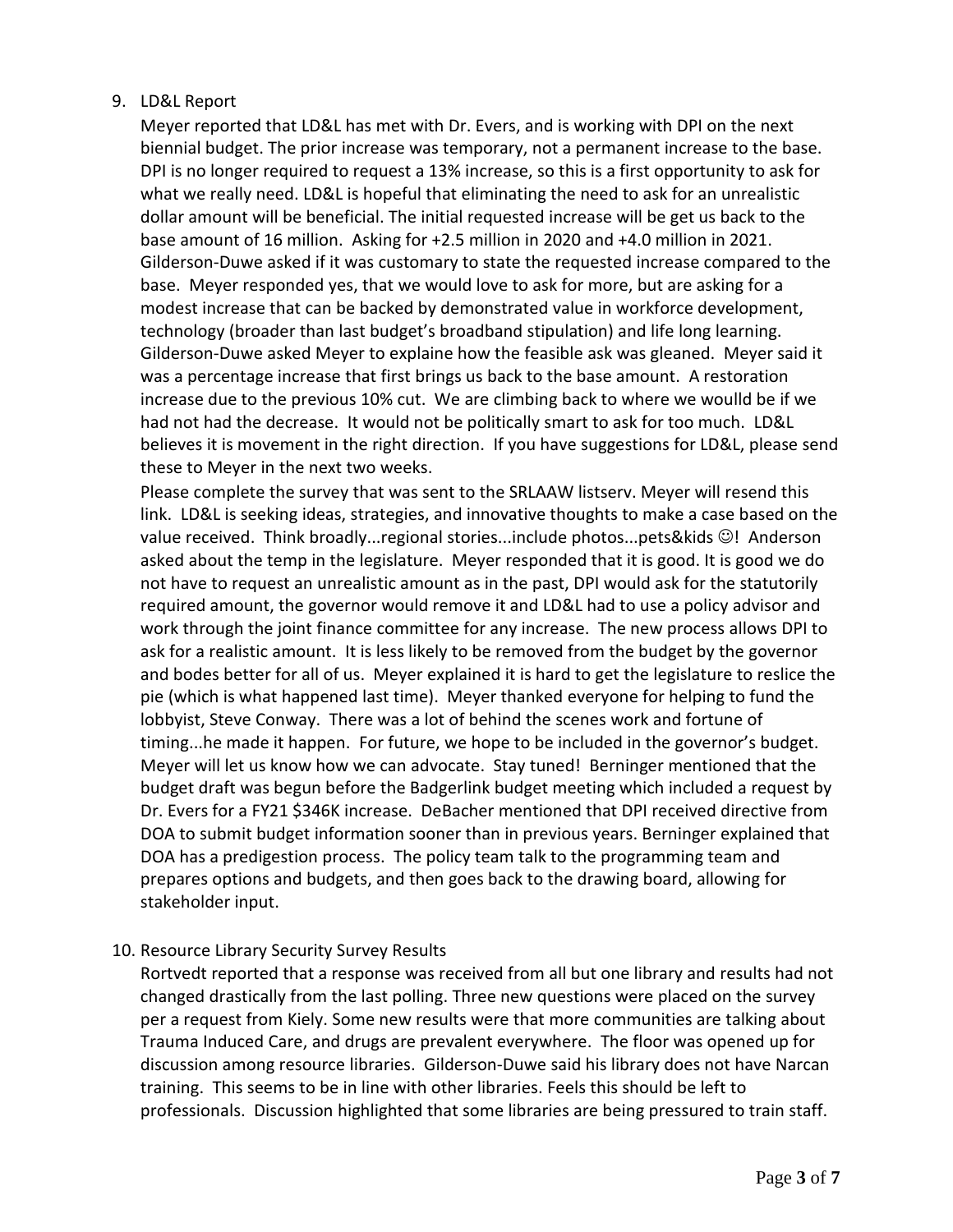There are differing opinions from the public as whether or not library staff should be trained. Gilderson-Duwe said Oshkosh Public is very close to emergency facilities; perhaps this is more important in rural libraries not in close proximity to emergency services. EMT response time differs for all areas. Rortvedt said she has had some training as has some Appleton staff. She says she cannot expect her staff to administer Narcan. When people "pop out" after a shot, they can become violent. Meyer said Waukesha County received a grant for Narcan training and Bridges hosted a workshop and each library chooses whether or not to provide training to staff. Training is provided by Health and Human Services. Social services expressed a desire to have library staff trained. MacPhail said the opposite was true in her case, she was talked out of it by the Fire Department. DeBacher mentioned that nasal is available as well. Lee said Madison has had an occurrence with overdose and this was traumatic. Staff wants to be trained and police and fire want everyone to carry Narcan. Arend said they discussed it at the county level a year ago and the consensus was not to train. Vreeke said there could be some benefit in a large geographical area like Nicolet. Klingbeil mentioned it could be beneficial to go through the training and then determine the policy following. Shipps asked how often staff have to be retrained or refreshed. No one could answer this. Anderson thanked Rortvedt for her work on the survey.

#### 11. Affiliated Organization Reports

**PLSR** – Thompson reported that the Summit was held on July 30 & 31. Steering committee will meet to debrief and talk about a plan to put forward and a timeline. It may be a strategic plan. Steering will look at notes from the Summit for consensus points. It would appear that the general consensus was to look at a hybrid path forward and move toward organic rather than forced change. Perhaps include incentives to shift services. All notes from the Summit are on the PLSR website. Meyer asked to see the data from the focus groups. Encouraged all to take the time and effort to look at the data to see what we are good at and how we can improve. Meyer believes we need more library systems rather than less to achieve the goal of being as effective as possible. Bigger library systems exacerbate the problems we have. Libraries that struggle are often the unfunded ones which is often due to municipalities not wanting to fund libraries. Meyer believes relationships need to be made stronger. More library systems would help make this possible. What is the right size for efficiency and equity? Meyer stated Wisconsin has a good library structure. Meyer thanked Machones for her plan W contribution. Expressed that Bridges has a reputation of having a big budget but this is not all true. Meyer thanked the Bridges library directors and said they truly care. Meyer reminded that a dissenting voice is important. Smith mentioned that the focus group report is on the PLSR website. Group gave thanks to Thompson and the Steering committee for their work.

**DPI** – DeBacher submitted a written report via email. Badgerlink content has been renewed in all areas except for LitFinder due to funding and decreased usage and will not be licensing Transparent Languages Online by Recorded Books. Historical newspaper provider has changed to ProQuest. DPI is waiting on issues with vendors to implement the new resources. In progress, but taking longer than anticipated. DeBacher gave a staff update. DPI is adding Jennifer Champoux (Badgerlink) and Linda Bather (ILL). Berninger said in the biennial budget discussion, DPI is required to report performance records for provided programs like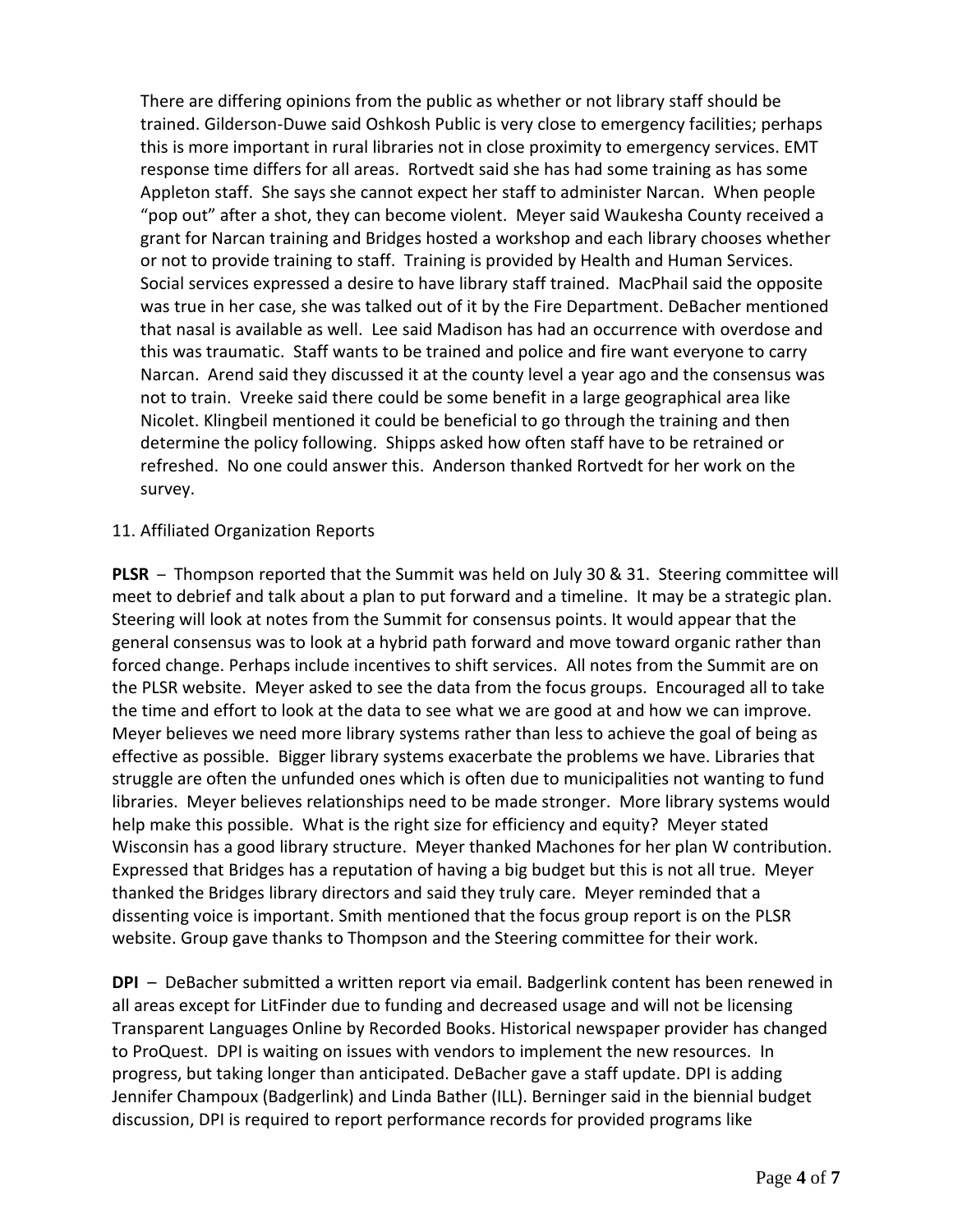Badgerlink, ILL, etc. but not for WisCat. If you have any suggestions or contacts for getting information on ILL, please let DPI know. DPI needs to know what will happen in the future? Is it trending up or down? Berninger wants WisCat and any other ILL information. DPI has annual plan and PLSR information. Meyer stated that Bridges ILL includes WisCat and internal ILS. DeBacher said system plan forms will be out in the middle of September and are due October 15. There is a place for current and future activities using funds from the second annual increase. DeBacher said system audits are due to DPI by end of September. DeBacher said they recently had a visit from the LSTA person and reported that 172 of 192 TEACH grants were funded. DeBacher reported Teal Lovely has been in communication with Bill Herman in regard to the cumbersomeness of applying for a TEACH infrastructure grant. Some changes will be that a library will verify that they are not eligible for erate funding on the equipment they will fund via infrastructure grant. Also, systems will be notified at the same time as the libraries. Hot spot rules cannot be changed. DeBacher mentioned that the Microsoft Academy person that DPI had been working with has been eliminated. This is the first year licenses were extended to include public libraries. A sales rep will be reaching out to the resource library in each system. If the resource library declines, the system will be notified. Sepnafski inquired as to why a library would decline. According to DeBacher there is a set up process to have the website linked. DeBacher feels it is too much of a load for libraries to offer the certification process. Some components of Microsoft are available through other programs. Gilderson-Duwe asked if we are setting up a school. DeBacher responded that we would be if we offer the certification. Rortvedt mentioned that Tech Spark (a Microsoft initiative) has started in the state to help fill the tech gap by training teachers in coding. There could be efforts in the future to train librarians. Rortvedt said the focus is very narrow at the moment, a very narrow definition of diversity. DeBacher confirmed that coding resources are available in Microsoft Academy.

A break for lunch was taken at 12:10pm. The meeting reconvened at 12:25pm.

**WiLS** – Stef Morrill submitted a written report via email. Smith summarized saying Sara Gold is working on a group purchase for LitFinder and Newspaperarchive. Smith reported that WiLS is going through an internal reorganization, although not as extensive as 5 years ago. They are sound in their director, board, and financial team. Resiliency is needed in the area of ongoing organizational day to day management decisions, and staff support and development…providing direction in different service areas. This will diffuse decision making and give organizational stability (in case Stef wins the lottery!). With board input, they formed a 3 member internal strategy group to work with teams and support Morrill, developed a staff development group, and took some things off Morrill's plate. Smith stated Emily Pfotenhauer will oversee digital product, Smith will oversee consulting and project areas, and Morrill and others will oversee remaining areas. This gives flexibility to board and stability to organization. Brattin inquired about Biblioboard and DeBacher mentioned that Biblioboard was initially sent up through WPLC and is available throughout Wisconsin. DeBacher submitted a book titled *Rambler.*

**WPLC** – Arend reported the next WPLC meeting will be held the following Monday. Arend said libraries have asked about magazines, but overdrive chose not to add them to the suite of offerings. We may be able to add these through Advantage.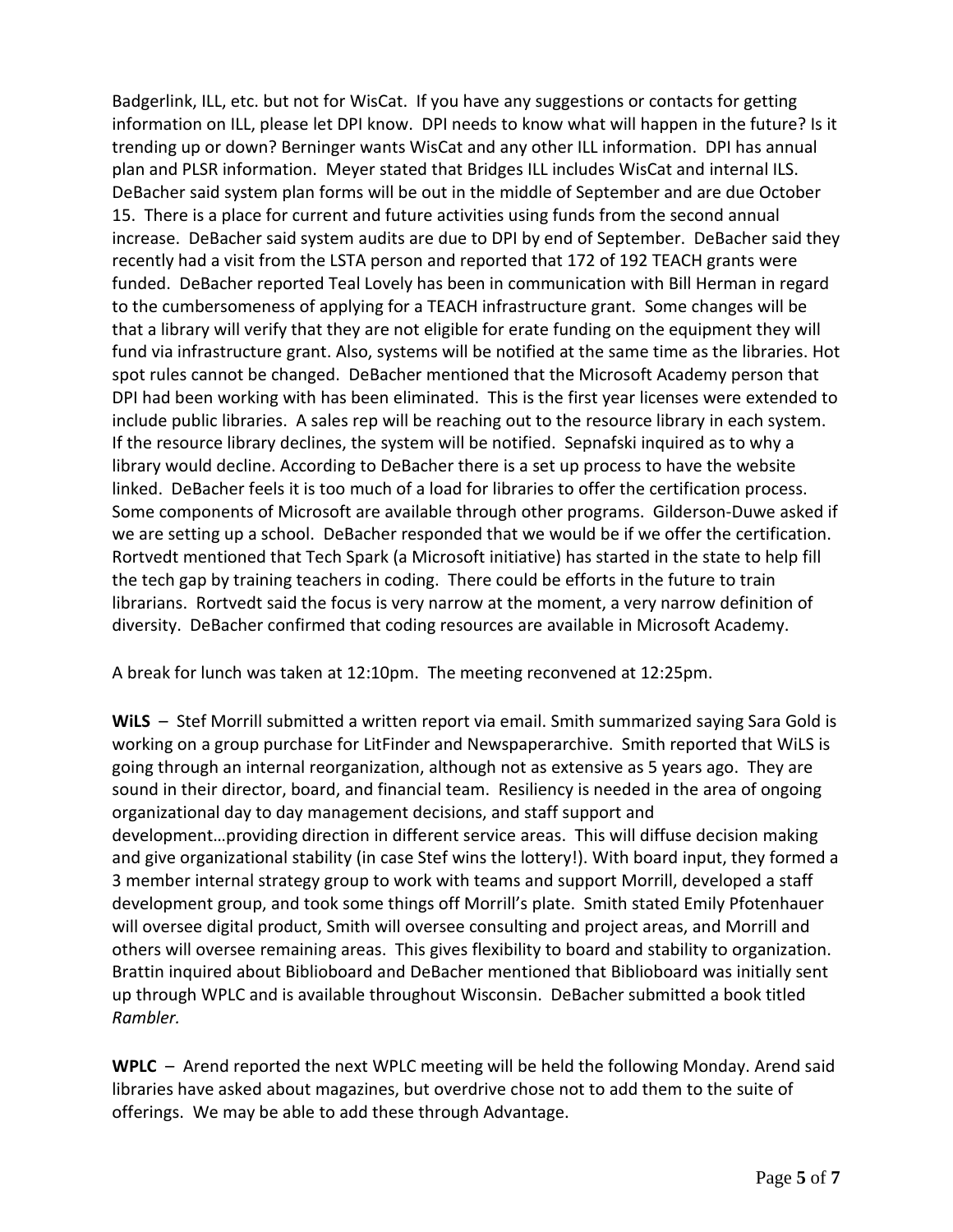**WLA** – Lovelace submitted a written report via email. He is in attendance at the Leadership Development Institute. Meyer reminded everyone of the "be a member, get a member" sweepstakes and said she provided for a membership for a Friends of the Library member and a board member in her 2019 budget. Birtell said silent auction items were needed for WLA and suggested something unusual from each county or geographic area.

**COLAND** – No report. Thompson gave an update and said at the last meeting in Eau Claire there was a PLSR update and a tour of the multi-use data center at Chippewa Valley Tech College. It is a commercial grade data storage and security center that host servers for many library systems and other organizations. The data center is striving to be self-sustaining.

12. Member Roundtable: Arend had two questions. First, he wondered if small libraries have had difficulties in hiring qualified directors in this period of very low unemployment. Are libraries able to get applicants with the proper educational requirements? Has anyone else had trouble getting qualified applicants? Meyer said yes, Bridges has had trouble. DeBacher asked, "even grade 3?" Berninger said a new compensation plan passes recently that causes issues with a newcomer getting paid more than existing staff. Rortvedt said this is happening in Appleton as well. Arend had a second request and asked system directors to send him 2018 county reimbursement rates: the percentage of cost that in-county libraries get for serving county residents. If the county also supports the libraries with additional funding, please send him that as well.

Gilderson-Duwe mentioned the NEWI CE consortium of Winnefox, Nicolet, OWLS, and MCLS was approved by all boards. The systems involved will share a CE coordinator and a pot of money. Winnefox will provide the main coordinator and Nicolet is hiring a liaison. Gilderson-Duwe also reported that Winnifox (WALS) and OWLSnet have been in conversation to examine a joint venture ILS. The July milestone to move forward was met and the group is currently looking at governance. Gilderson-Duwe said it has been an interesting process and more challenging than he would have thought. Group is working on finding common ground and guiding principles. Birtell highly recommended using a mediator and Gilderson-Duwe said it is on the next agenda. Ohs offered to share and help in any way possible.

Rogers reported a new director for the Brown County library is imminent.

Illick reported that Marathon public library is one of 3 in country to support a learning environment assessment providing training for parents in the home. 190K dollars and 6 partnerships keep the program sustainable for 6 years. Also, Marathon public library business manager converted the entire library to LED lighting for 30K and the library is saving 2K per month on its bills. Friends of the Library have moved to a new space in the basement. Anyone is welcome to a tour following the meeting.

WVLS and NWLS have formed a partnership. Jamie Matczak of WVLS will provide CE for both systems and Machones will provide Inclusive Services for both systems.

Anderson asked if anyone had experience working with ASCAP, a music licensing group that is approaching her libraries. Others responded in the affirmative and said this is a music licensing group that used to only go after business, but now has added libraries to its list. Birtell reported that Monarch has voted to no longer collect driver's license information.

13. Next Meeting will be in Lacrosse at the start of WLA; Tuesday, October 23 at 10am.

**14.** Motion to adjourn the meeting passed on a voice vote. **(Thompson/Gilderson-Duwe)**

Respectfully submitted,